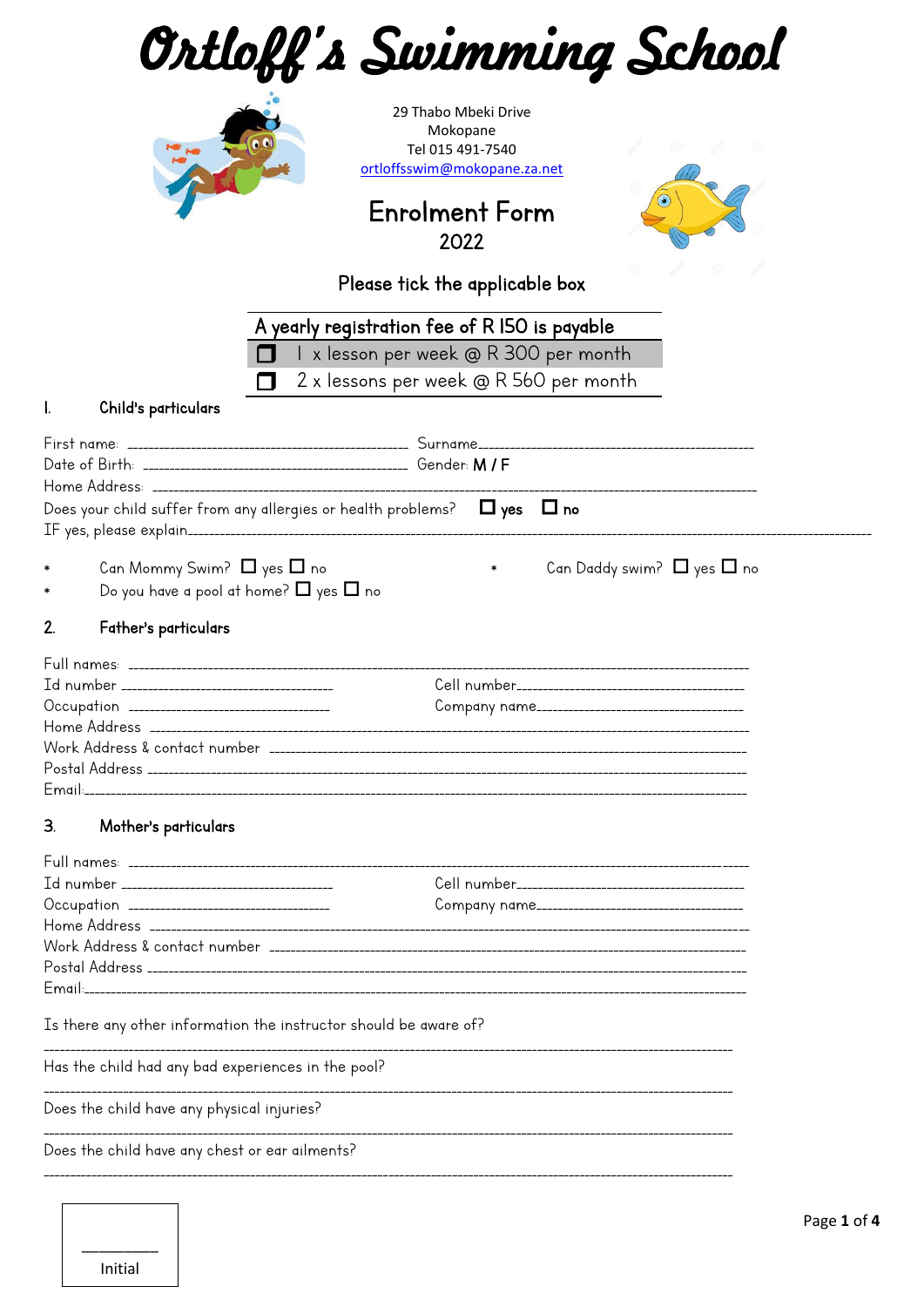# COLLECTION (Debit order grranged by Ortloff's)

Written Authority and Mandate for Debit Payment instructions

| Name of account holder: |                 |  |    |         |              |
|-------------------------|-----------------|--|----|---------|--------------|
| Name of bank:           |                 |  |    |         |              |
| Account number:         |                 |  |    |         |              |
| Account type:           | Current(cheque) |  |    | Savings | Transmission |
| Branch code:            |                 |  |    |         |              |
| Collection Date (Tick)  |                 |  | 15 |         |              |

### To: ORTLOFF'S SCHOOL

Abbreviated Name as Registered with the Bank CORTLOFFSKI Beneficiary's Address and the state of the MESS of the MESS H4 DE KLERK STREET, MOKOPANE

### A. Authority

This signed Authority and Mandate refers to our contract dated January 2022. ("the Agreement")

I/We hereby authorise you to issue and deliver payment instructions to your Banker for collection against my/our above-mentioned account at my/our above-mentioned Bank (or any other above-mentioned Bank (or any other Bank or branch to which I/we may transfer my/our account) on condition that the sum of such payment instructions will never exceed my/our obligations as agreed to in the Agreement and commencing on January 2022 and continuing until this Authority and Mandate is terminated by me/us by giving you notice in writing of not less than 20 ordinary working days, and sent by prepaid registered post or delivered to your address as indicated above.

The individual payment instructions so authorised to be issued and delivered as follows: monthly

In the event that the payment day falls on a Sunday, or recognised South African public holiday, the payment day will automatically be the very next ordinary business day.

Unsuccessful debit orders will result in a penalty fee of R200 - which will then be added to your monthly account.

Payment instructions due in December may be debited against my account on \_\_\_\_\_\_\_\_\_\_\_\_\_\_\_\_\_\_\_\_\_\_\_\_\_\_\_\_\_\_\_\_\_\_\_\_\_\_\_\_.

I/We understand that the withdrawals hereby authorised will be processed through a computerised system provided by the South African Banks. I also understand the details of each withdrawal will be printed on my Bank statement. Such must contain a number, which must be included in the said payment instruction and if provided to me should enable me to identity the Agreement. This number must be added to this form in Section E before the issuing of any payment instruction.

### B. Mandate

I/We acknowledge that all payment instructions issued by you shall be treated by my/our above-mentioned Bank as if the instructions have been issued by me/us personally.

### C. Cancellation

I/We agree that although this Authority and Mandate may be cancelled by me/us, such cancellation will not cancel the Agreement. I/We shall not be entitled to any refund of amounts which you have withdrawn while this Authority was in force, if such amounts were legally owing to you.

#### D. Assignment

I/WE acknowledge that this Authority may be ceded or assigned to a third party if the Agreement is also ceded or assigned to that third party, but in the absence of such assignment of the Agreement this Authority and Mandate cannot be assigned to any third party.

| <b>Signed</b> |  |  | . uun |  |
|---------------|--|--|-------|--|
|               |  |  |       |  |

\_\_\_\_\_\_\_\_\_\_\_\_\_\_\_\_\_\_\_\_\_\_\_\_\_\_\_\_\_\_\_\_\_\_\_\_\_\_\_\_\_\_\_\_ Account holder signature

\_\_\_\_\_\_\_\_\_\_\_\_\_\_\_\_\_\_\_\_\_\_\_\_\_\_\_\_\_\_\_\_\_\_\_\_\_\_\_ \_\_\_\_\_\_\_\_\_\_\_\_\_\_\_\_\_\_\_\_\_\_\_\_\_\_\_\_\_\_\_\_\_\_\_\_ D Koekemoer (Signature as used for operating on the account) (Assisted by) M Koekemoer

E. Agreement Reference Number

This Agreement Reference number is: \_\_\_\_\_\_\_\_

OFFICE USE

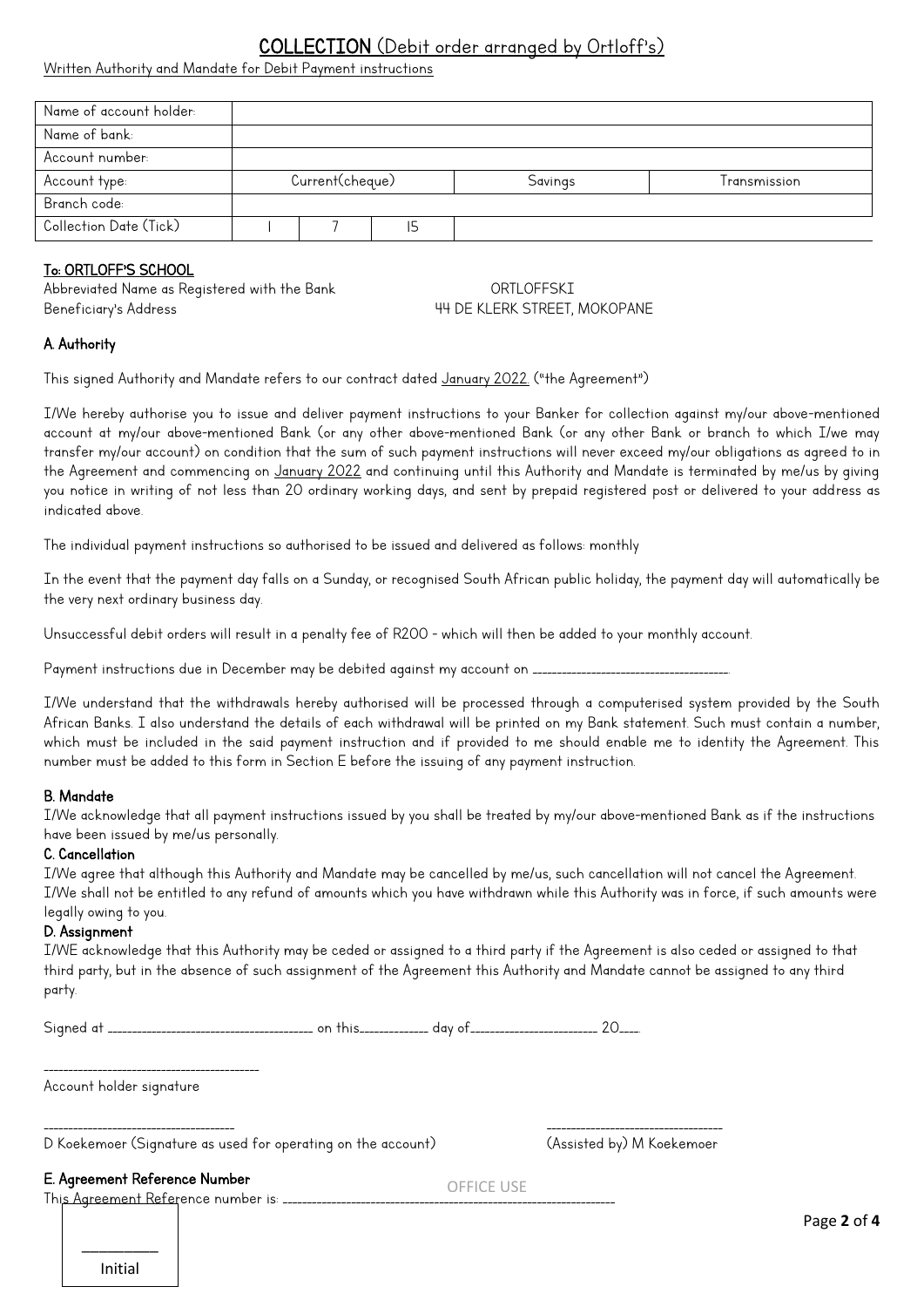## Conditions of payment and banking Details

- 1. Swimming Season is January 2022 until December 2022. All fees must be paid No exceptions! We do not swim July, so you will not pay. (Every Swimming month is payable – if you do not bring your child for lessons you will still pay the full amount due
- 2. All Registration fees need to be paid.. This Registration fee is not refundable or transferable.
- 3. Swimming fee of R560 / R300 is payable strictly in advance by the  $15^{th}$  of each month. Fees not paid by the  $15^{th}$  will be added a 10% penalty for every week outstanding, and your child's lessons will be suspended until paid in full and up to date.

# General Terms and Conditions:

- Parents shouldn't expect too much too soon, allow your child to trust their instructors first.
- It should be noted that young children will lose consciousness after 2 minutes under water and will suffer irreversible brain damage within 4 to 6 minutes.
- What your child learns will depend on his/her age and development readiness, but in all cases at minimum your child will learn to roll onto his/her back to float, breath and to maintain their position until help arrives. This should however not be seen as absolute drown proofing as no substitute exists for adult supervision.
- Even though we teach your child these techniques, you are still responsible for supervision of your child at all times when in/near water.
- Parents are advised not to interfere with the sessions as we are acting in the best interest of your child. The measures are to prevent your child from dry drowning, which occurs when enough water enters the lungs and causes a drop in blood oxygen levels which may lead to death within 24 to 48 hours.
- Swimmers must provide their own towel & costume. As from April a warm set of clothing and a beanie is also required for after swimming lessons.
- All swimmers have to wear swimming caps. The caps are provided when the deposit is paid. Children who register in August will also receive a cap when the deposit is paid.
- Parents or other persons bringing the child for lessons are not allowed in the pool area. You may wait on the veranda next to the pool. Parents are welcome to come and watch their child swim on the first lessons of the new month.
- No eating, drinking or toys in the pool / pool area
- No diving or jumping into the pool.
- Please do not let your child urinate in the pool, garden or flowerbeds. There are toilets available for the children in the dressing rooms.
- Children may not run / play around the pool area. Children may not enter or exited the pool without the Instructor telling them to do so.
- Children may not play in the changing areas. Parents are also not allowed in the changing area. We have an assistant who will help the children to change.
- Lessons that are cancelled, missed or not attended will not be refunded or caught up.
- Ortloff's swimming school quarantees a minimum of 6 lessons per month for children who are swimming twice a week (half hour lessons) and a minimum of 3 lessons for children who are swimming once a week. (half hour lessons)
- Lessons missed due to public holidays or bad weather are still payable but will not be caught up.
- Children who misbehave or disrupt the swimming lessons during class will be issued a warning. After three warnings the child will no longer be allowed to attend classes.
- Lessons may not be interrupted to chat or ask questions. You may leave the instructor a note or phone the office.
- Lessons are for a half an hour. Please make sure that you come and collect your child on time.

## Information Sheet:

- The parent must carefully disclose all information as requested on the information sheet.
- The parent accepts that the Swimming School can't be held liable for any injury/death or otherwise incurred damages due to failure to disclose by the parent.
- The parent shall immediately submit to the Swimming School and bring to our attention any technique that has been found to be harmful.
- All warnings and instructions must strictly be adhered to by the parent.

\_\_\_\_\_\_\_\_\_ Initial